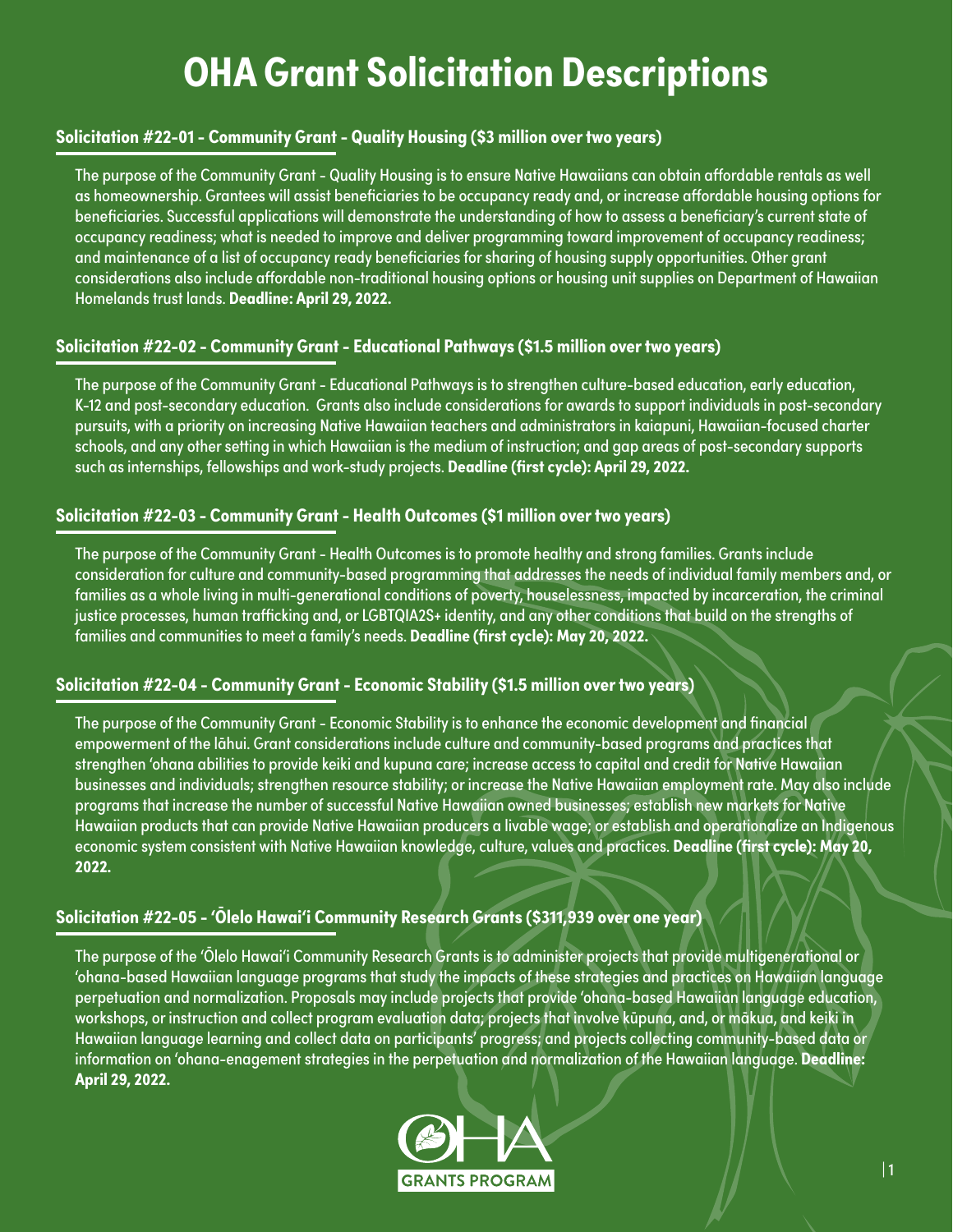# **OHA Grant Solicitation Descriptions**

# **Solicitation #22-06 - Community Grant - 'Āina (\$1 million over two years)**

The purpose of the Community Grant - 'Āina is to strengthen the ancestral connection that Native Hawaiians have to 'āina through responsible stewardship to preserve legacy lands and responsibly develop economically viable lands. Grant considerations include culture-based programming and projects to preserve and perpetuate wahi pana, cultural and natural resource management practices, and support cultural and resource managers. The following will also be considered 'āina (land resources): wai (fresh water resources), kai (marine resources), lewa (atmospheric resources), lewa mawaho (space), nā hōkū 'ae'a a me nā hōkū (planets and stars), nā lā'au a me nā holoholona (plants and animals), ua (rain), makani (wind), loko i'a, konohiki fishing rights, and production of crops that are of significant value to Native Hawaiians. **Deadline (first cycle): May 27, 2022.**

#### **Soliciatation #22-07 - Community Grant - Mo'omeheu (\$1 million over two years)**

The purpose of the Community Grant - Mo'omeheu is to support the preservation, perpetuation and protection of traditional cultural practices that strengthen Native Hawaiian identity and connection to culture. Grant considerations include culturebased programming and projects that preserve and perpetuate wahi pana, cultural and natural resource management practices, and cultural and resource managers. The following will also be considered: iwi kupuna (ancestral bones/burials), heiau, wahi pana (storied/legendary places), wahi kapu (sacred places), nā 'ike a me nā hana (cultural practices), and historical resources such as archiving, recording, and digitizing. **Deadline (first cycle): May 27, 2022.**

# **Solicitation #22-08 - 'Ahahui Grant Program (Two Years, \$400,000)**

The 'Ahahui Grant program provides funding support to nonprofit organizations hosting a one-time community event that aligns with OHA's 2020-2035 strategic plan framework and provides significant benefits to the Native Hawaiian community. The 'Ahahui Grant Program will have four awarding cycles over fiscal years 2022 and 2023, to provide broader community planning and implementation opportunities for community events in calendar year 2022 and 2023. Each cycle of awards carries a \$100,000 budget. **Deadline (first cycle): April 29, 2022**

# **Solicitation #22-09 - 'Ohana Grants ( \$2.5 million over two years)**

The purpose of 'Ohana Grants is to promote healthy 'ohana relationships by providing opportunities in communities to engage in 'āina and mo'omeheu-based activities as well as opportunities to engage in the wellbeing of their communities via civic participation and leadership. Grants include considerations for culture and community-based programming that address needs of individual family members and/or families as a whole, living in multigenerational conditions of poverty, houselessness, impacted by incarceration, criminal justice processes, human trafficking and/or LGBTQIA2S+ identity, and any other conditions that build on the strengths of families and communities to meet families' needs. **Deadline (first cycle): June 3, 2022.**